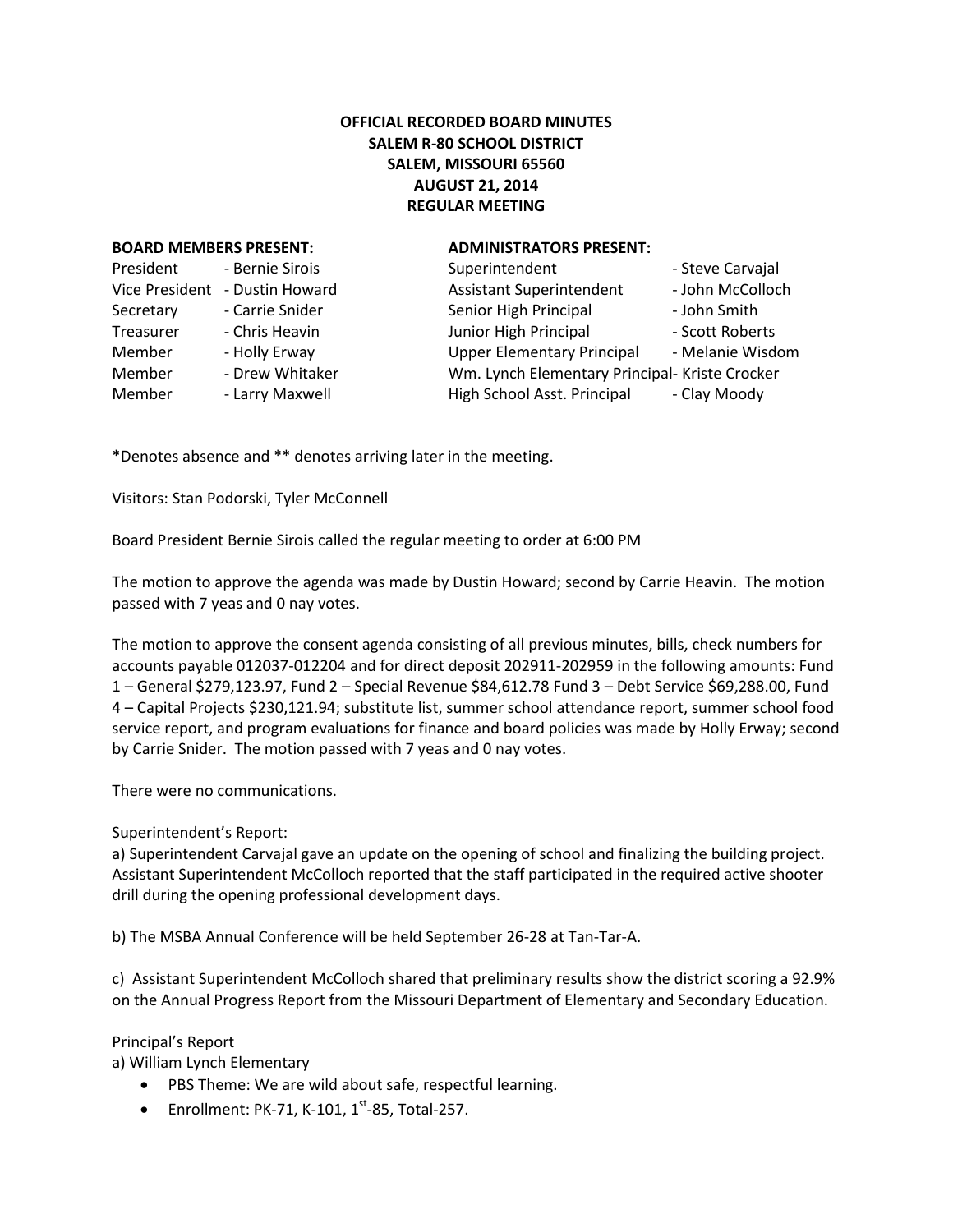- Due to a larger than normal enrollment in August, we added a fifth kindergarten class the week prior to school opening.
- Title I Parent Meeting, September 9 at 3:30: Parents are invited to hear information and provide input about the Title I programs offered at William Lynch and Upper Elementary.

b) Upper Elementary

- We have started off the school year with great success. Our teachers who are new to the building are asking questions and finding their way around. It has been quite an adjustment with two new grade levels coming over. We are excited about the changes.
- We have 305 students enrolled at Salem Upper Elementary as of today.
- Our attendance at Open House was a little lower than usual this year. We had 82% attendance this year.
- We have school pictures on August  $26^{th}$ .
- Our PBS kickoff was a success. We went over our Tiger traits and announced our theme of "bees". Our students will be collecting 100 Tiger tickets and when they turn them in; their class gets a bee on their beehive. They are excited to see whose class will be the first to get a bee.
- Salem Upper Elementary will be hosting the Tiger Trail kickoff event on Saturday, September  $13<sup>th</sup>$ . The event is scheduled to allow people to walk/run the new trail surrounding our school, win prizes, and get fit! The Healthy Dent County committee has worked hard on organizing some fun events for the day.
- Beef Days for our 3<sup>rd</sup> graders is scheduled for Thursday, September  $11^{\text{th}}$ .
- Salem Upper Elementary is also hosting another technology safety night for parents/community members. Jennifer Schiffman from the St. Louis Cyber Task Force will be coming on September  $16<sup>th</sup>$  from 6:30-7:30 to discuss internet safety tips with parents. We hope to have a good turnout, as this is very important information for parents to know.

c) Middle School

- Welcome to new staff: Kristi Steelman—7<sup>th</sup> Math; Jennifer Headrick—6<sup>th</sup> Math; Andy Flett— Resource Room; In-house moves: Tina McKee—7<sup>th</sup> English; Matt Parker—7<sup>th</sup> Science; Sandra Radford—6<sup>th</sup> Social Studies; Rich Beckett-6<sup>th</sup> Science; Tania Wood-6<sup>th</sup> English
- Open house attendance  $% = 73.6%$
- First four days of school went very smooth. Students are adapting to their schedule and developing a routine
- Rock climbing wall is in and awaiting installation in the M.S. gym. (Healthy Dent County Grant)
- Two Water Bottle filling stations are installed and we should be receiving the water bottles next week to distribute to each student. (Healthy Dent County Grant)
- Neon Menu board in cafeteria. (Healthy Dent County Grant)
- Tiger Trail Kick Off Event, 09-13-14 / 10:00am—1:00pm at the new trail at U.E. Free / Food / Prizes!
- PBS (Positive Behavior Support) has been re-vamped. Will be introduced to students week of Aug. 25 during advisory time. PBS will begin to be implemented Sept. 02. PBS store will be open the  $2^{nd}$  /4<sup>th</sup> Fridays during lunch for student use. September store dates will be Sept. 12 and 26.
- Middle School Attendance rate for first three days of school was 98.3%
- Season opener for MS football will be "Patriot Day" (09-11-14) home game at 5:30pm vs. Rolla
- Personal Note of PUBLIC THANKS to Mr. Carvajal for all his time given to working in the Middle School over the summer…hanging dry wall, painting, etc. Jack of all trades…master of many!